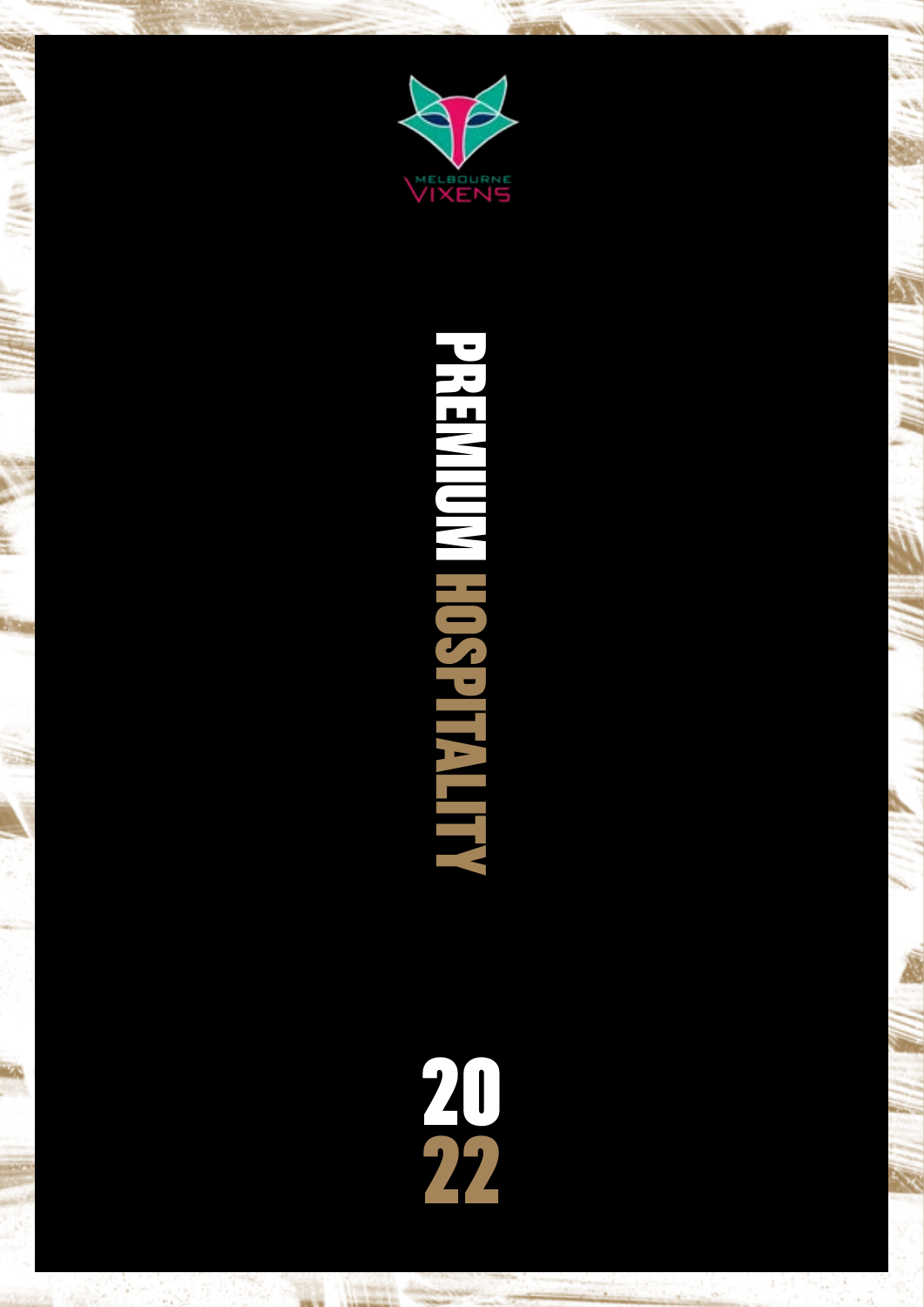Our Business Member package is designed for companies who's primarily focus is on client entertainment either through hospitality or networking opportunities. We pride ourselves on delivering an exclusive range of options that provide you with an opportunity to enjoy a relaxed atmosphere whilst being a part of an elite sport match day experience.

### **INCLUSIONS**

- $\rightarrow$  Melbourne Vixens player supporter package\*
- $\rightarrow$  Premium seating and hospitality for home matches inclusive of bevarges
- $\rightarrow$  Access for 2 guests to exclusive partner events
- $\rightarrow$  Signed memorabilia from the team
- $\rightarrow$  1 player appearance (2 hour duration) which can be used for guest speakers, staff, engagement, clinics
- $\rightarrow$  Logo branding to appear on Melbourne Vixens Business Member page on website
- $\rightarrow$  Announcement as a Melbourne Vixen Business Member across Melbourne Vixens Twitter and LinkedIn channels
- Welcome letter and pack from supported player
- Exclusive invite to player meet and greet
	- (date and time to be confirmed by the club)
- Access for 2 guests to the Sharelle McMahon medal night
- Signed memorabilia from supported player

## BUSINESS MEMBER  $\boldsymbol{\sigma}$ **SINESS**

### *\*Melbourne Vixens Player Supporter Package includes*

- 
- 
- 
- Group photo opportunity with the 2022 Melbourne Vixens team • Recognition on the Player Support page on the Melbourne
- Vixens website • Discount off home match tickets and merchandise
- First right of renewal for 2023 season

## **INVESTMENT**



**\$20,000 Ex GST per year 1-Year Term** 



- 
-